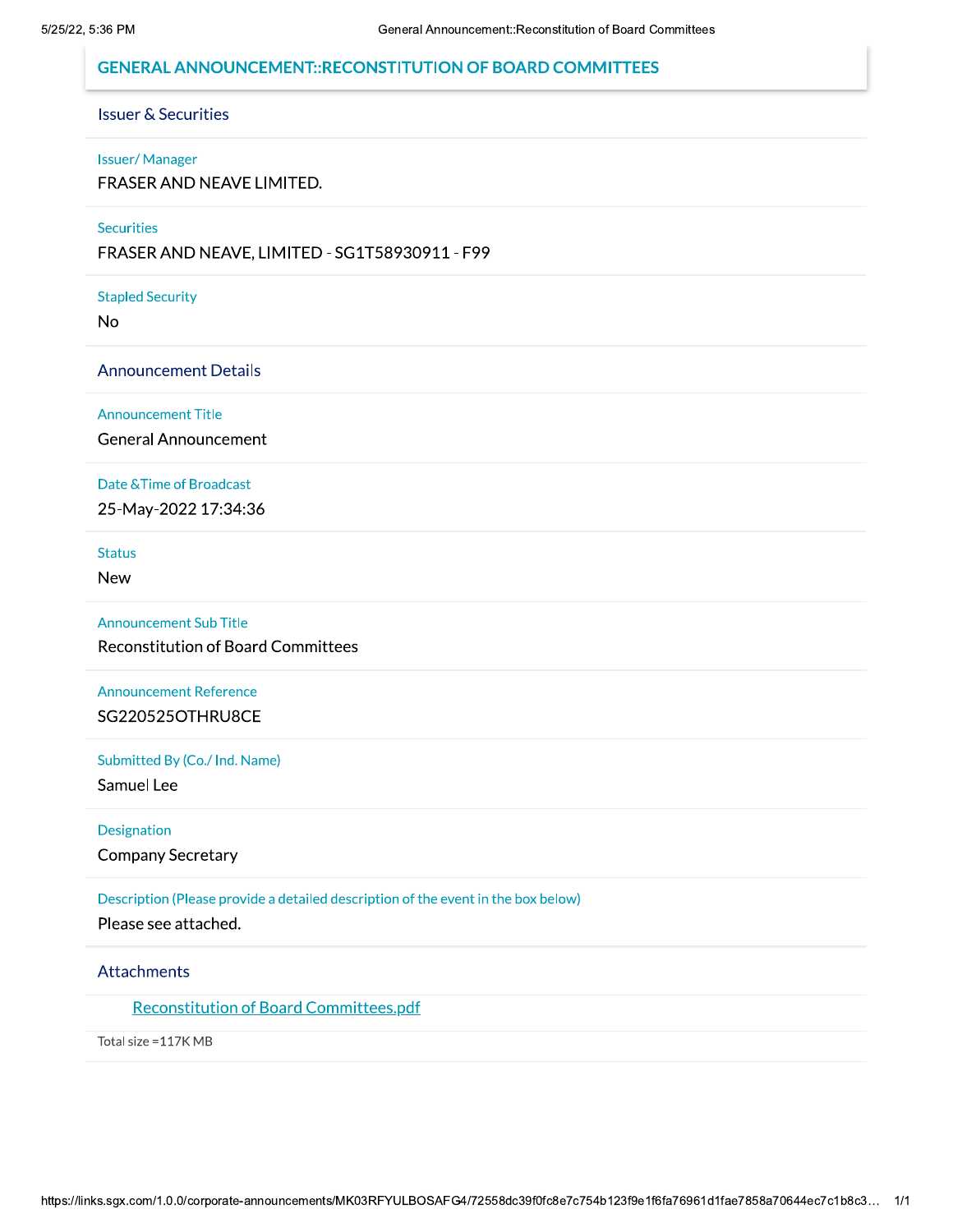

(Incorporated in Singapore) (Company Registration No.: 189800001R)

## **RECONSTITUTION OF BOARD COMMITTEES**

Fraser and Neave, Limited (the "**Company**") refers to its announcements dated 25 May 2022 on:

- the cessation of Mrs Siripen Sitasuwan as an independent, non-executive Director, the Chairman of the Audit Committee ("**AC**") and a member of each of the Remuneration Committee ("**RC**") and the Nominating Committee ("**NC**"), at the end of 30 May 2022, and
- the appointment of Ms Suong Dao Nguyen as an independent, non-executive Director and a member of the NC, on and from 1 June 2022,

(the "**Earlier Announcements**").

Further to the Earlier Announcements, with effect from 1 June 2022,

- Mr Ng Tat Pun, an independent, non-executive Director and member of the AC, shall be appointed as Chairman of the AC and a member of the RC.
- Mr Chan Heng Wing, an independent, non-executive Director and Chairman of the RC, shall be appointed as a member of the AC.
- the composition of the AC, the RC and the NC of the Company will be reconstituted as follows:

Audit Committee Mr Ng Tat Pun (Chairman) Mr Chan Heng Wing Mr Sithichai Chaikriangkrai

Remuneration Committee Mr Chan Heng Wing (Chairman) Mr Ng Tat Pun Mr Thapana Sirivadhanabhakdi

Nominating Committee Tengku Syed Badarudin Jamalullail (Chairman) Ms Suong Dao Nguyen Mr Thapana Sirivadhanabhakdi